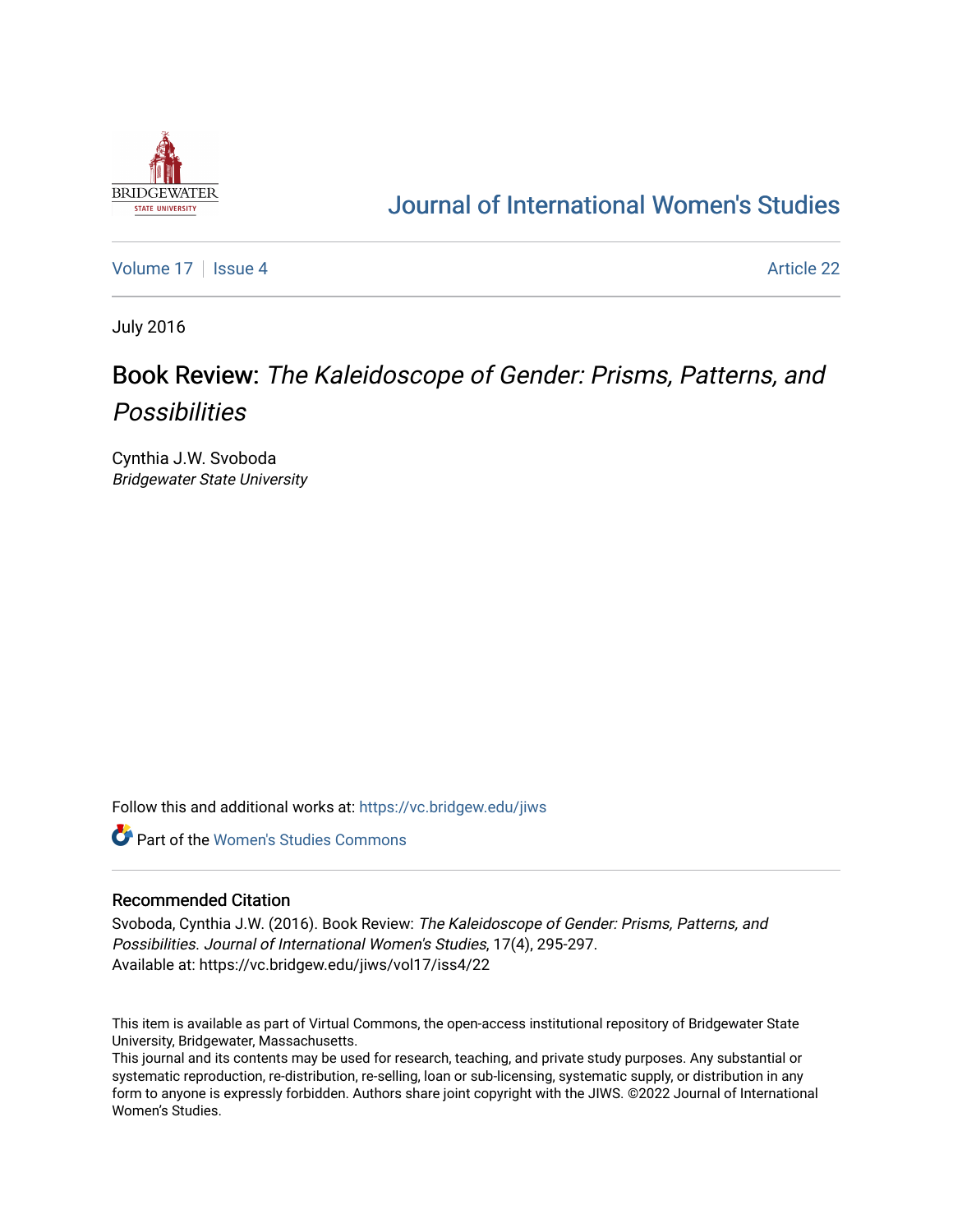#### Svoboda: Book Review

This journal and its contents may be used for research, teaching and private study purposes. Any substantial or systematic reproduction, re-distribution, re-selling, loan or sub-licensing, systematic supply or distribution in any form to anyone is expressly forbidden. ©2016 Journal of International Women's Studies.

## *The Kaleidoscope of Gender: Prisms, Patterns, and Possibilities,* **Joan Z. Spade and Catherine G. Valentine, 2014. Sage: Los Angeles. 587 pages, black and white photographs chapter 6 only. Paperback.**

### Reviewed by Cynthia J.W. Svoboda<sup>1</sup>

Joan Z. Spade is professor emerita of sociology at The College at Brockport, State University of New York, in Brockport, New York). Catherine G. Valentine is professor emerita of sociology at Nazareth College in Rochester, New York). In the fourth edition of *The Kaleidoscope of Gender*, Joan Z. Spade and Catherine G. Valentine, have revised their sociological reader on gender to reflect current views and include new literature in the field. They keep this edition contemporary, but still maintain their original format and general sub-themes. As with the previous editions of this work, the authors use the metaphor of the kaleidoscope as a comparison technique to explain their interpretations of the sociology of gender, the social construct of gender, and the relationship between gender and other cultural concepts. They explain this through the lens of a kaleidoscope.

A kaleidoscope is an optical viewing tube containing mirrors and prisms, colored transparent pieces of glass, plastic, or paper that refract light. When rotated, these geometric shapes produce patterns that can change and make new pictures and an endless array of design possibilities. The authors explain their use of the kaleidoscope metaphor in their preface: "It focuses on the prisms through which gender is shaped, the patterns gender takes, and the possibilities of ourselves and our relations with others, both locally and globally" (xi). This statement succinctly delineates the authors' purpose and introduces the reader to the three part structure of the book. With this focus in mind, Spade and Valentine's revised work includes a higher concentration of readings on masculinity, an emphasis on current "social movements for gender justice," and a greater global and intersectionality concentration. Approximately fourteen percent (seven) of the readings in the new edition are also from the original edition, an additional twenty-eight percent (fourteen) were first added to the second addition; fourteen percent (seven) were new in the third edition, and forty-four percent (twenty-two) are original to this edition. The readings original publication dates span from 1993 to 2012.

This book consists of three major sections or themes that are part of a kaleidoscope: prisms, patterns, and possibilities. Each of the three parts of the book is subdivided into chapters, of which there are ten. Each chapter includes introductory and overview information as well as a list of references. Most of the fifty readings in the book were originally published in academic journals, such as *Gender & Society, Men and Masculinities, Social Problems*, *Psychology of Women Quarterly*, *Ethnography,* and *Sign*s or from chapters in books. Each reading in the text includes an "Introduction to the Reading," followed by three to four questions for reflection and analysis. After each of the readings, which vary in length from six to eleven pages, are notes and references.

 The intended audience for this work is undergraduates enrolled in courses that focus on gender studies, women's studies, and/or social change. It may be used as the main text for a course or chosen for selected readings. Professors who assign this book as a textbook may find it

 $\overline{\phantom{a}}$ 

295

<sup>&</sup>lt;sup>1</sup> Cynthia J.W. Svoboda has a Master of Science in Library and Information Science and is Associate Librarian, Head of Access Services at Bridgewater State University. [csvoboda@bridgew.edu](mailto:csvoboda@bridgew.edu)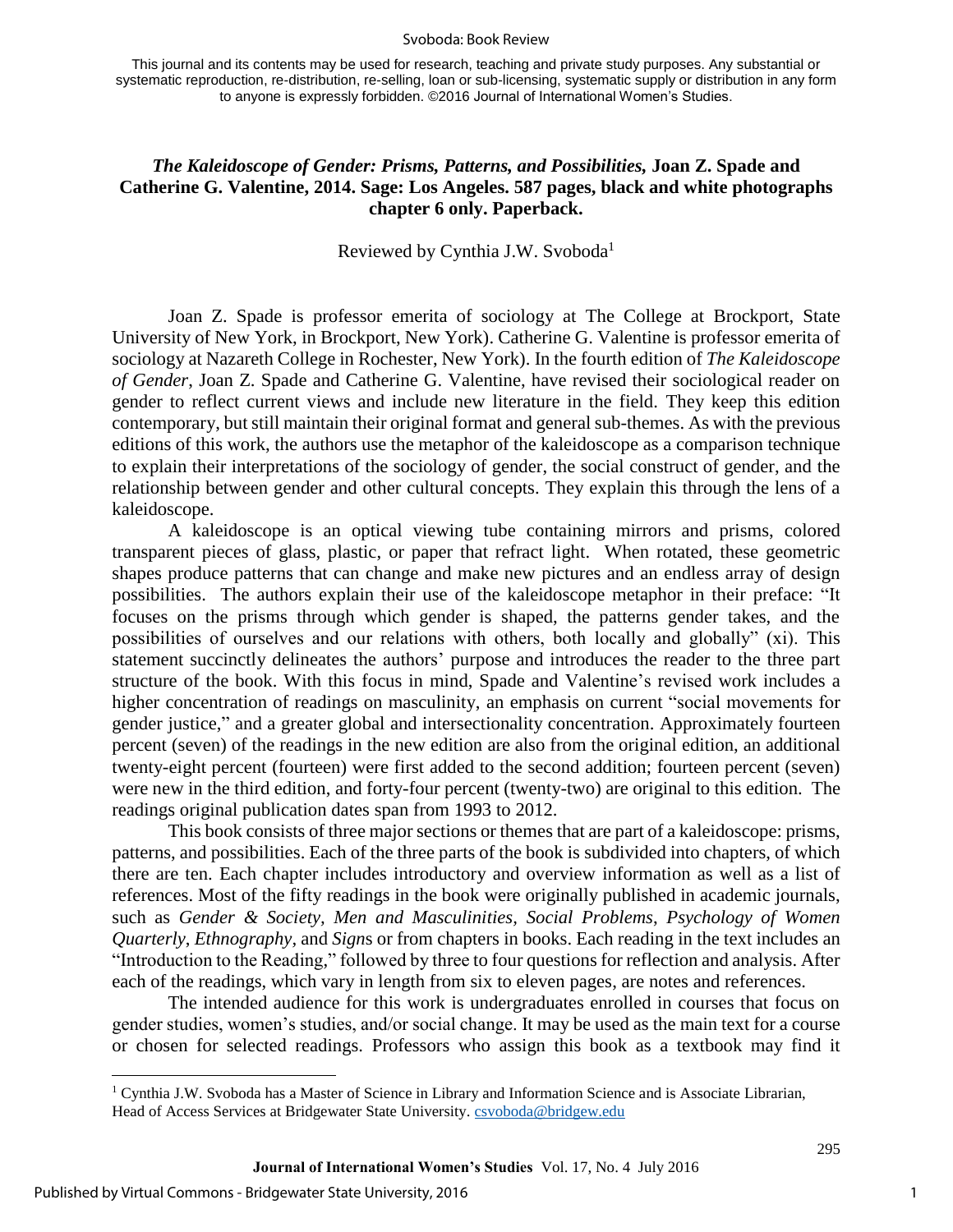invaluable to require students to read and study the introduction. The introduction not only summarizes and explains the various sections of the book, but also provides an extensive vocabulary of rich text and definitions. Within this section, the authors define the term "metaphor" and thoroughly explain their metaphor of "kaleidoscope of gender." The introduction also describes key terms including prisms, social prisms, gender stereotypes, hegemonic, and intersectionality. Theoretical approaches for understanding gender, including "Functionalism," "Conflict Theories," "Social Conflict Theories," "Queer Theories," "Relational Theory," "Feminist Theories" and more are also discussed here. These theories are followed by a summary of the three parts of the book that will follow.

Part I: "Prisms" begins with an introduction to "Chapter 1: The Prism of Gender." The kaleidoscope metaphor is used here to provide the reader with a further understanding of gender as a "social construct;" particularly as applied in western society, but inclusive of nonwestern culture as well. The second chapter of this section explores 'The Interaction of Gender with Other Socially Constructed Prisms," including many of the variations of power and privilege that affect membership within race, social class, age, and more. "Gender and the Prism of Culture," the third and final chapter of this part, outlines what culture is and discusses its interrelationship with the prism of gender. The philosophies and viewpoints expressed in the introduction to these three chapters are reinforced with the inclusion of fifteen different readings on femininity, masculinity, and intersectionality. This part of the reader emphasizes that gender and culture are social prisms that are not ubiquitous across various cultures, are not permanent, and do not exist in a vacuum.

In "Part II: "Patterns" the authors further develop the information they have presented in Part I by discussing the many patterns and interrelationships of various social prisms, particularly as they relate to femininity and masculinity. This section of the anthology is the largest and consists of six chapters. It begins with "Chapter 4: Learning and Doing Gender," which defines social patterns, gendered patterns and socialization; discusses their emergence in society, and relates how the perception of gender identity is taught and socialized. The following chapter "Chapter 5: Buying and Selling Gender" begins with a discussion of corporate capitalism and discusses the exploitation of gender as a marketable entity in the American culture. This sense of society's suppression and control is heightened and made more intimate in "Chapter 6: Tracing Gender's Mark on Bodies, Sexualities, and Emotions" where gendered patterns are shown to affect very personal aspects of peoples' lives. The way we see our own images and those of others are strongly influenced by the prism of gender and the patterns they create. These dynamics and other forces are woven into "Chapter 7: Gender at Work." Gendered patterns in the work environment affect the roles people play and the opportunities of individuals. As seen in "Chapter 8: Gender in Intimate Relationships," these patterns also influence personal interactions. In the concluding chapter of "Patterns," "Chapter 9: Enforcing Gender," inequalities are highlighted with emphasis on how they are maintained through "Social Control," "Gender Violence," "Institutionalized Enforcement of Gender," and "Sexual Harassment." "Part II: Patterns" includes thirty supportive readings on work, family, marriage, youth privilege, race, class, and violence. This section provides many differing facets of gendered patterns and the interplay of other forces at work.

Part III, "Possibilities," consists of chapter 10: "Nothing is Forever," which includes four readings on feminism and a fifth one on masculinities. In this section, Spade and Valentine emphasize the certainty and complexity of change, both unplanned "Trends," such as the Industrial Revolution, and planned "Social Movements" such as feminism. The authors also stress the need for people to be aware of change within the social construct of gender and ask their readers to consider the future of gender and its possibilities. The subsequent and final piece of the book is

296